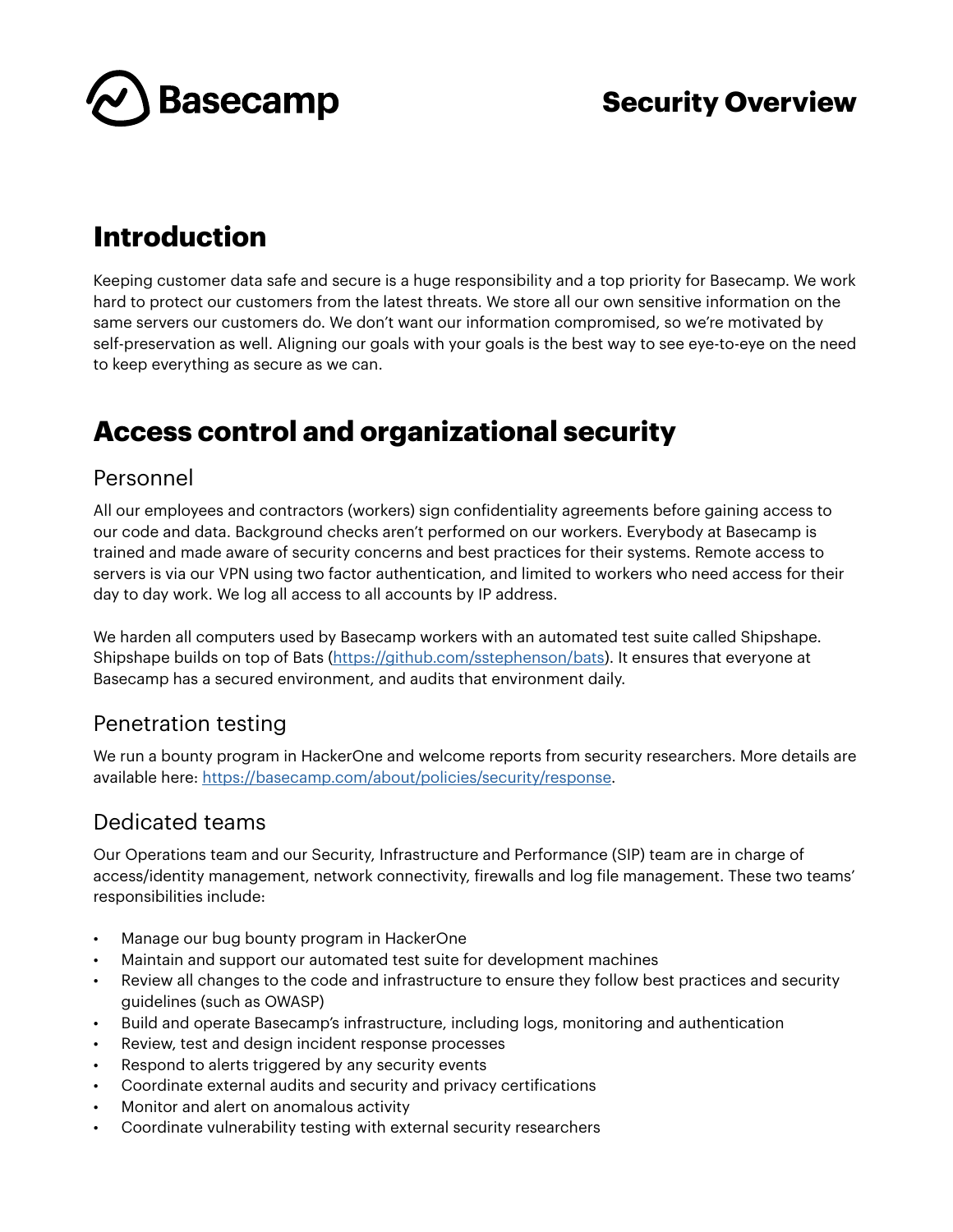

### Audits, Security Policies and Standards

We submit a self assessment (SAQ A 3.2) for PCI compliance, which is good for a year each time. A copy of our PCI compliance certificate is available upon request, after completing an NDA. Basecamp itself has not completed a SOC audit. We can provide a copy of the SOC reports for the data centers we use after completing an NDA.

We have an internally built system that monitors and automatically blocks suspicious activity (including vulnerability scanning, failed logins, and a host of other suspicious activity). We also have alerts in place for excessive resource use that escalates to our Ops team for manual investigation. Our products run on a dedicated network secured with firewalls and carefully monitored.

# **Data protection and privacy**

Our overall privacy policy is available at<https://basecamp.com/about/policies/privacy>. Some highlights:

### Data Location

Our primary data centers are in the United States, in Chicago and Ashburn, Virginia. We also use Amazon AWS. All data is written to multiple disks instantly, backed up daily, and stored in multiple locations. Files that our customers upload are stored on servers that use modern techniques to remove bottlenecks and points of failure. Our software infrastructure is updated regularly with the latest security patches.

### Encryption in transit and at rest

Over public networks we send data using strong encryption. We use SSL certificates issued by GeoTrust Inc, RapidSSL CA. The connection uses AES\_128\_CBC for encryption, with SHA2 for message authentication and ECDHE\_RSA as the key exchange mechanism. You can check our currently supported ciphers here: <https://www.ssllabs.com/ssltest/analyze.html?d=basecamp.com&latest>

Any files which you upload to us are stored and encrypted at rest. Our storage system uses AES-256/ SHA-256 encryption. Files are encrypted with AES-256, sliced, replicated, and geographically dispersed to separate data centers on private, end-to-end encrypted network connections. Our application databases are not encrypted at rest — the information you add to the applications is active in our databases and subject to the same protection and monitoring as the rest of our systems. All passwords are hashed and salted using BCrypt with a cost factor of 10. Our backups of your data are encrypted using GPG.

### Physical Security

Our state-of-the-art servers are protected by biometric locks and round-the-clock interior and exterior surveillance monitoring. Only authorized personnel have access to the data center. 24/7/365 onsite staff provides extra protection against unauthorized entry and security breaches.